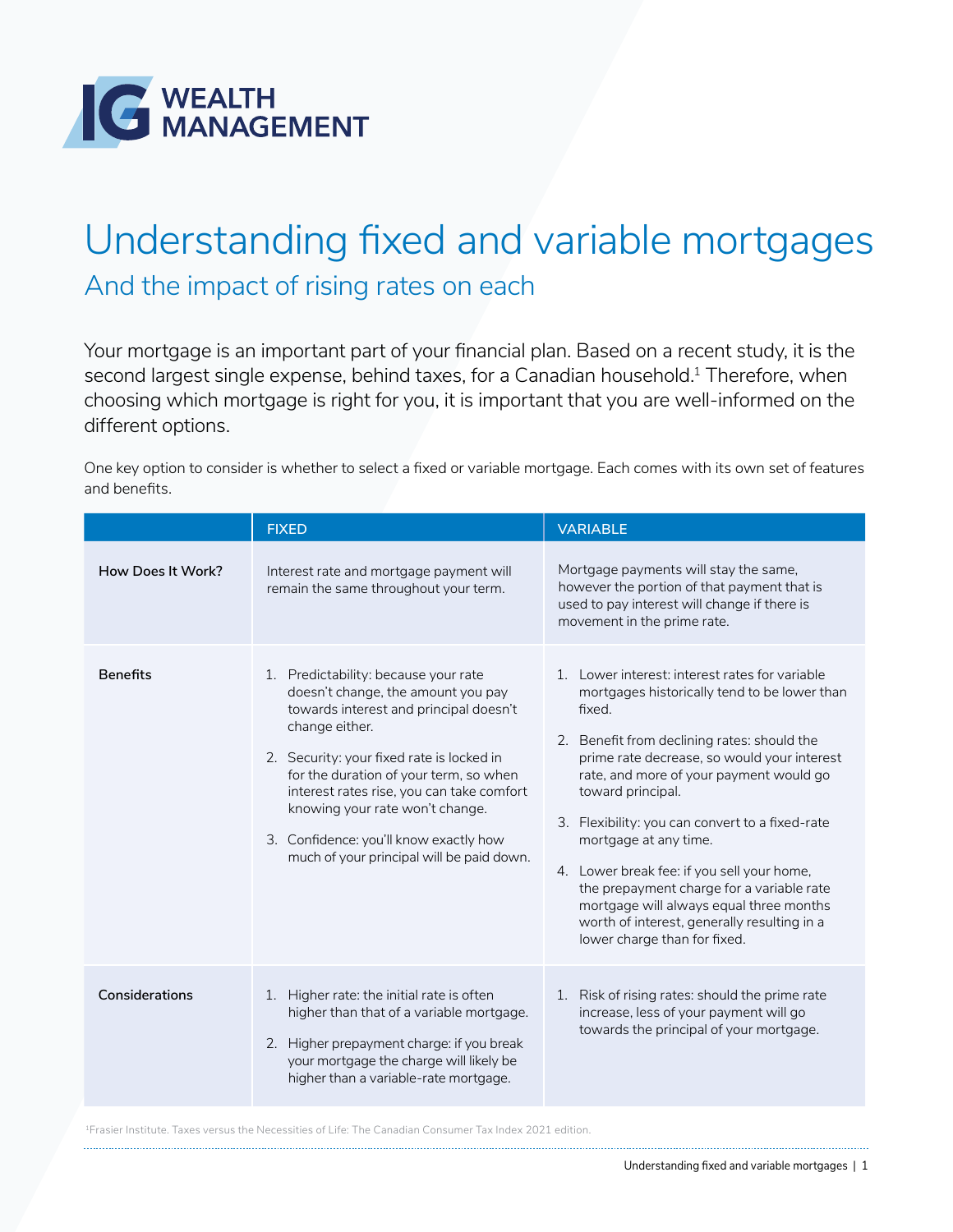## Factoring in changing interest rates

The expected interest rate environment over the term of your mortgage should be considered when choosing between a fixed or variable mortgage. With interest rates near all-time lows, and with inflation becoming more of a concern, the likelihood that the Bank of Canada will raise its policy rate in the near term is quite high.

However, rising interest rates may not be enough to choose a fixed mortgage over variable. Other factors need to be considered: your life situation and any potential future changes; your comfort level with risk; and how each option would fit within your overall financial plan. Additionally, how much and for how long are rates expected to rise should also be considered, as they will affect how much of your mortgage payment will be paid towards your principal versus interest.

To help better understand the impact, below is a hypothetical comparison of a fixed 2.69% rate mortgage against a variable 1.45% rate mortgage under three interest rate scenarios:



Assumptions used for hypothetical scenarios: \$500,000 mortgage, 5-year term, over a 25-year amortization period. Fixed rate mortgage principal and interest payments are based on beginning balance and kept constant for the 5-year term. Variable rate mortgage principal and interest payments are calculated monthly based on previous months balance.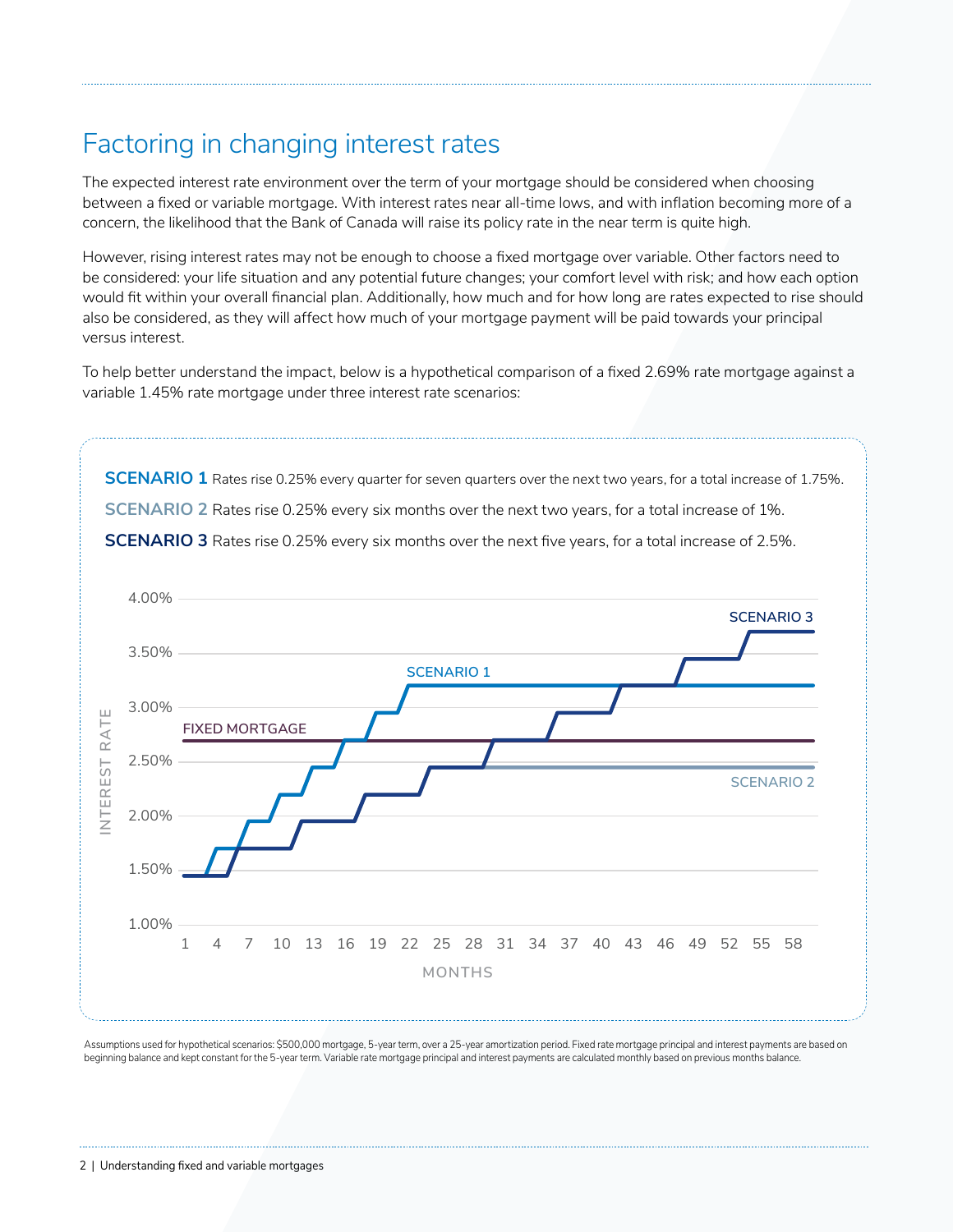|                                                                                            | <b>TOTAL PAID</b> | <b>TO INTEREST</b> | <b>TO PRINCIPAL</b> |
|--------------------------------------------------------------------------------------------|-------------------|--------------------|---------------------|
| <b>FIXED MORTGAGE</b>                                                                      | \$138,000         | \$62,362           | \$75,638            |
| <b>SCENARIO 1</b><br>Variable, 0.25% rise per quarter, for<br>seven quarters over 2 years. | \$138,000         | \$65,361           | \$72,639            |
| <b>SCENARIO 2</b><br>Variable, 0.25% increase every 6<br>months for the first 2 years      | \$138,000         | \$50,138           | \$87,862            |
| <b>SCENARIO 3</b><br>Variable, 0.25% increase every 6<br>months for 5 years                | \$138,000         | \$60,094           | \$77,906            |

## **Conclusion**

Choosing between a fixed or variable mortgage will depend on various factors, such as your current and expected future situation, comfort level with the different options, and your overall financial plan. And of course, interest rates and whether they are expected to rise.

It's not just how much interest rates could rise, but also how quickly they rise, that should be factored into your decision. Looking at the hypotheticals in this piece, in Scenario 1 rates rose quickly and became higher than the fixed rate mortgage. The result was less paid towards the principal comparatively because the interest rate was higher than the fixed rate for a longer period. Scenario 2 saw rates rise modestly and gradually, resulting in the highest principal payment. Although interest rates in Scenario 3 rose to a much higher level than the fixed rate mortgage, more of the principal was paid off because the increase was gradual.

Your mortgage is one of the largest expenses for your household, and your home is likely to be your largest asset. Choosing which mortgage is right for you is an important decision. At IG Wealth Management we offer a variety of mortgage solutions that may be a good fit for your financial plan.

Talk to your IG Consultant who, together with a Mortgage Planning Specialist, will review your options and find the right solution for you.